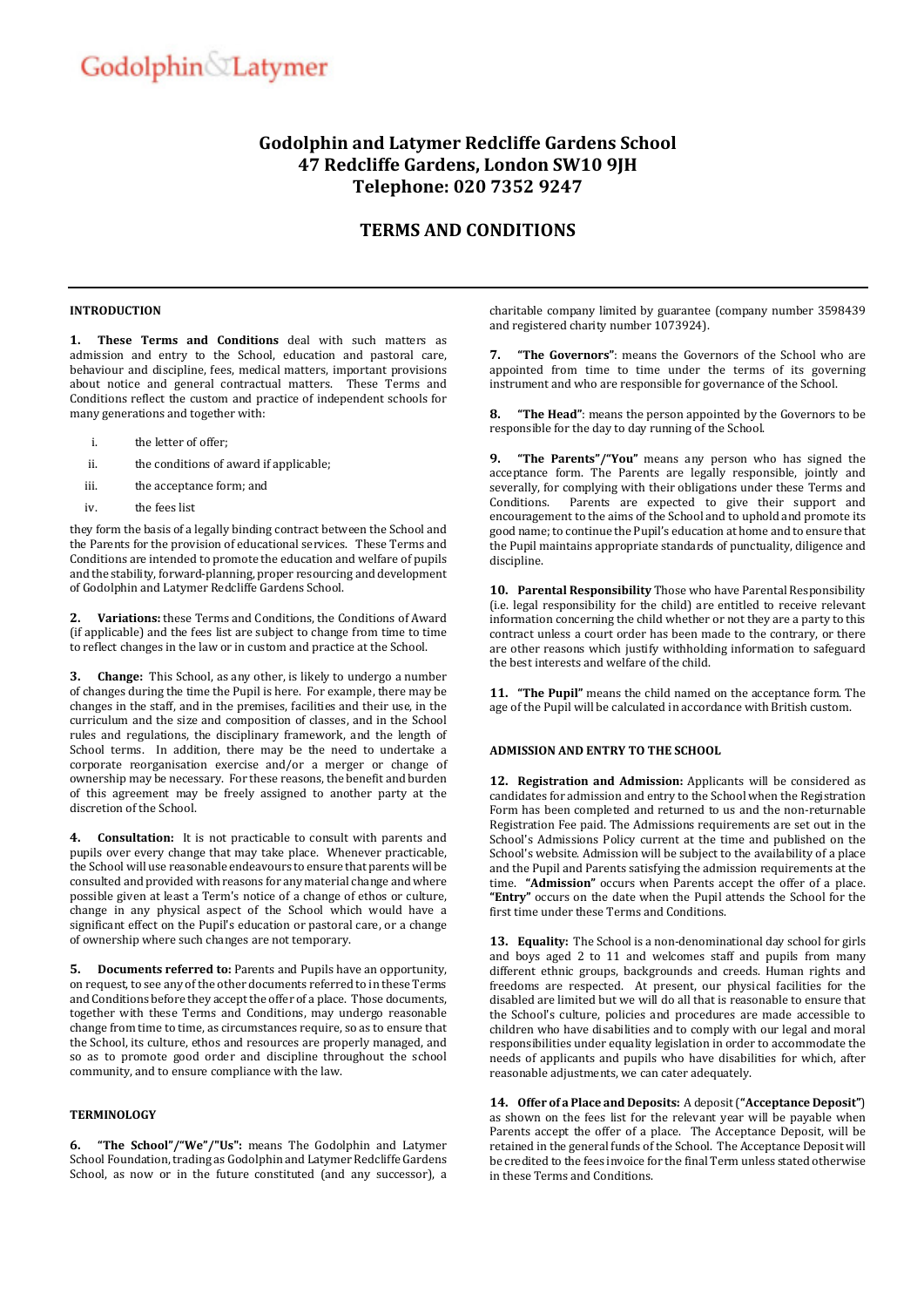**15. Progression from Nursery to Reception:** Parents may be required to pay a further sum equivalent to any difference between the deposit already paid for the Nursery and the deposit payable for Reception.

**16. Additional deposit:** For reasons of administration, the right is reserved to require payment by parents of an additional deposit (Additional Deposit), as shown on the fees list for the relevant year, in the case of a pupil whose normal residence is outside the United Kingdom. The Additional Deposit will be retained in the general funds of the School until the Pupil leaves and will be repaid by means of a credit without interest to the final payment of Fees or other sums due to the School on leaving, unless stated otherwise in these Terms and Conditions.

**17. Immigration:** The School does not hold a Child Student sponsor licence. The Parents must inform the Head when returning a completed registration form or at any other time if their child does not have the right to live and study in the United Kingdom. It shall be the Parents' responsibility at all times to ensure that their child has the appropriate immigration permission to live in the United Kingdom and to study at the School. Please also see clause [101.](#page-6-0) 

# **PASTORAL CARE**

**18. Definition:** Pastoral care is a thread that runs throughout all aspects of life at this School and is directed towards the happiness, success, safety and welfare of each Pupil and the integrity of the school community.

<span id="page-1-1"></span>**19. Complaints:** expression of dissatisfaction about action taken, or a lack of action by the School where the Parents seek action by us must be notified immediately to the School as soon as practicable. Parents will remain courteous and respectful at all times in their dealing with the School regardless of any complaint. A copy of the School's Complaints Procedure can be supplied on request.

<span id="page-1-0"></span>**20. The School's Commitment:** We will do all that is reasonable to safeguard and promote the Pupil's welfare and to provide pastoral care to at least the standard required by law in the particular circumstances. We will respect the Pupil's human rights and freedoms which must, however, be balanced with the lawful needs of the school community and the rights and freedoms of others. The Parents agree that the Head has the right to require the Pupil to remain away from the School temporarily at the home of his/her Parents or education guardian:

- i. Pending the outcome of an investigation (please see also clause 57 below); or
- ii. if the Head considers that the Pupil's presence at the School presents a risk to the Pupil themself or to any other pupil.

Please also see the section below on Behaviour and Discipline.

**21. Pupil's Rights:** A Pupil, if of sufficient maturity and understanding, has certain legal rights which the School must observe. These include the right to give or withhold his/her consent in a variety of circumstances and certain rights of confidentiality and, usually, the right to have contact with both Parents. If a conflict of interest arises between the Parent and the Pupil, the rights of, and duties owed to, the Pupil will in most cases take precedence over the rights of, and duties owed to, the Parents.

**22. Head's Authority:** The Parents authorise the Head to take and/or authorise in good faith all decisions which the Head considers on proper grounds will safeguard and promote the Pupil's welfare.

**23. Ethos:** The ethos of this School is to foster good relationships between pupils and between members of the staff and the Pupils. Bullying, harassment, victimisation and discrimination will not be tolerated. The School and its staff will act fairly in relation to the Pupils and Parents and we expect the same of the Pupil and the Parents in relation to the School or its staff.

**24. Physical Contact:** The Parents consent to such physical contact with the Pupil:

- i. as may accord with good practice; or
- ii. as may be appropriate and proper for teaching and instruction; or
- iii. for providing comfort to the Pupil in distress; or
- iv. to maintain safety and good order; or
- v. in connection with the Pupil's health and welfare.

The Parents also consent to the Pupil participating in contact and noncontact sports and other activities as part of the normal School programme or extra-curricular programme. The Parents acknowledge that while the School will provide appropriate supervision the risk of injury cannot be eliminated.

**25. Disclosures:** The Parents must, as soon as possible, disclose to the School in confidence:

- i. any known medical condition, health problem or allergy affecting the Pupil;
- ii. any history of a learning difficulty on the part of the Pupil or any member of his/her immediate family;
- iii. any disability, special educational need or any behavioural, emotional difficulty and / or social difficulty on the part of the Pupil;
- iv. any family circumstances, court proceedings or court order which might affect the Pupil's welfare or happiness; v. any concerns about the Pupil's safety;
- vi. any significant change in the financial circumstances of the Parents in receipt of a bursary from the School;
- vii. if it is the Parents' intention that the Pupil is to be cared for and accommodated by someone who is not a close relative for a period of 28 days or more.

**26. Confidentiality:** The Parents authorise the Head to override their own and (so far as they are entitled to do so) a Pupil's rights of confidentiality and to impart confidential information on a "need-toknow" basis where necessary to safeguard or promote a Pupil's welfare or to avert a perceived risk of serious harm to the Pupil or to another person at the School. The School reserves the right to monitor the Pupil's use of e-mail, the internet and mobile electronic devices while he/she is at the School. Please see the School's Code of Conduct for Pupils' Use of ICT.

**27. Special Precautions:** The Head needs to be aware of any matters that are relevant to the Pupil's safety and security. The Head must therefore be notified in writing immediately of any court orders or situations of risk in relation to the Pupil for whom any special safety precautions may be needed. Parents may be excluded from School premises if the Head, acting in a proper manner, considers such exclusion to be in the best interests of the Pupil or any other member of the School community.

**28. Leaving School Premises:** The School will do all that is reasonable to ensure that the Pupil remains in the care of the School during School hours but we cannot accept responsibility for the Pupil if he/she leaves the School premises in breach of the School's Code of Conduct.

**29. Residence During Term Time:** The Pupil is required during term time to live with a Parent or legal guardian or with an education guardian acceptable to the School. The Head must be notified in writing immediately if a Pupil will be residing during term time under the care of someone other than a Parent or his/her education guardian.

**30. Communications from Parents:** Communications or instructions from one of the Parents or any person with Parental Responsibility shall be deemed by the School to be received from both Parents unless there is clear evidence of a contrary view. This requirement does not apply to the giving of notice for the cancellation of a place or the withdrawal of the Pupil from the School. Those persons who are required to consent to or to give Notice of Cancellation or Withdrawal are set out in clause [92](#page-5-0) below.

**31. Absence of Parents:** When both Parents will be absent from the Pupil's home overnight or for a twenty-four hour period or longer, the School must be told in writing, the name, address and telephone number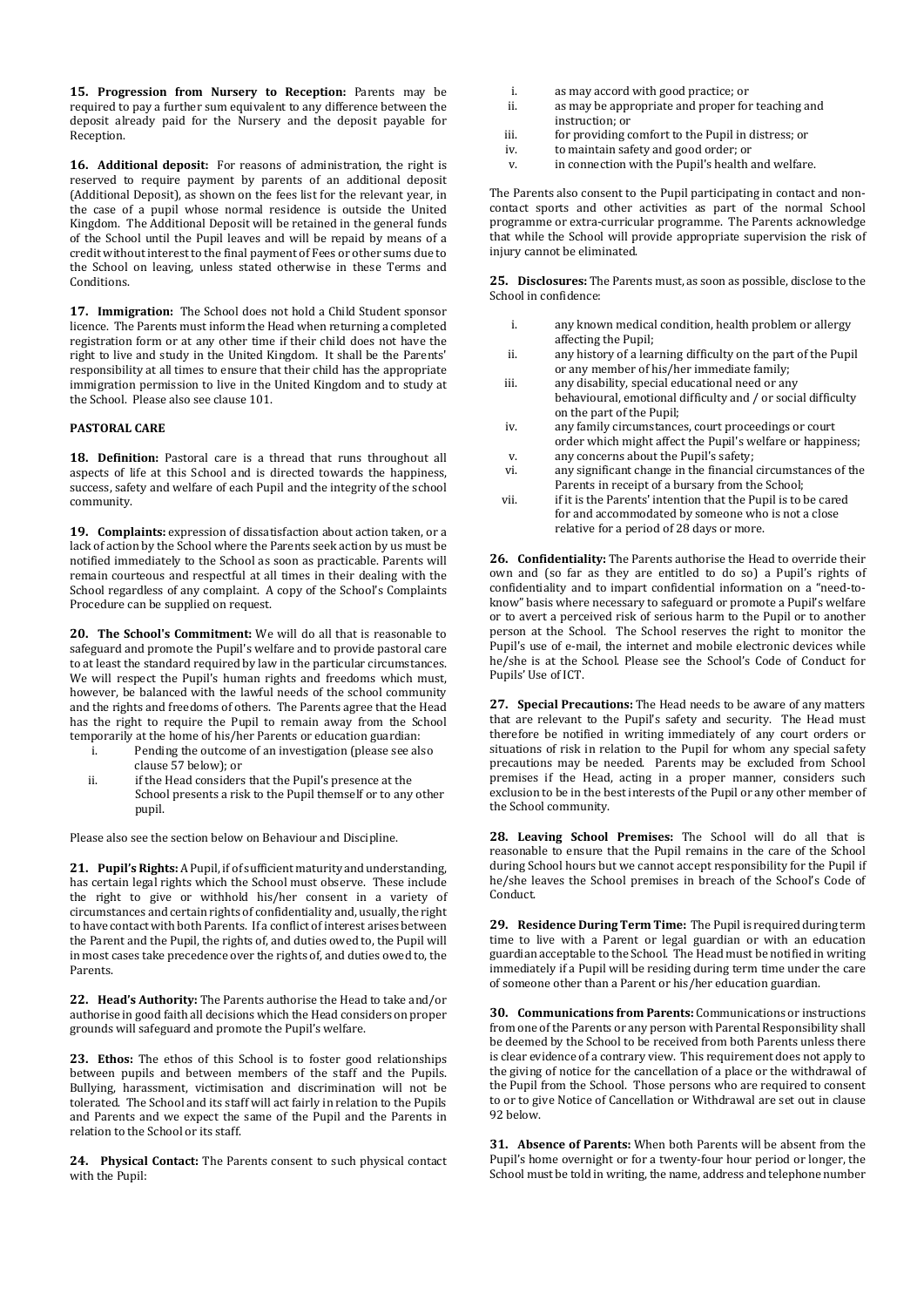for twenty-four hour contact with the adult who will have the care of the Pupil.

**32. Education Guardians:** The Parents if resident outside the United Kingdom must before Entry appoint an education guardian for the Pupil in the United Kingdom who has been given legal authority to act on behalf of the Parents in all respects and to whom the School can apply for authorities when necessary. The School can accept no responsibility for the Pupil when he/she is in the care of the Parents or the Education Guardian. The Parents or the education guardian must make holiday arrangements, including travel to and from the School, well in advance. The Parents are responsible in each case for making suitable arrangements to appoint an education guardian. The Parents shall immediately on appointment provide the School with up to date contact details for the appointed education guardian and shall immediately notify the School of any changes to those details. The Parents shall upon request provide such further information to the School as it reasonably requires to satisfy itself that the proposed appointment and or arrangements are suitable. Failure to provide such information upon request may constitute unreasonable behaviour. See clause [65.](#page-4-0) 

**33. Absence from School:** Parents are requested not to make holiday arrangements that require pupils to miss days during term-time. If, in exceptional circumstances, the Parents wish the Pupil to be absent from the School, permission must be sought, in writing from the Head at least three days in advance.

**34. Pupils' Personal Property:** The Pupil is responsible for the security and safe use of all personal property including money, locker keys, watches, laptop computers, mobile electronic devices, musical instruments and sports equipment, and for property lent to them by the School. Parents should make appropriate insurance arrangements in each case. A Pupil may not bring any item of equipment on to school premises which runs off mains electricity without the prior written permission of the Bursar.

**35. Liability and Insurance:** Unless negligent or guilty of some other wrong doing causing injury, loss or damage, the School does not accept responsibility for accidental injury or other loss caused to the Pupil or the Parents or for loss or damage to property. The School undertakes to maintain those insurances that are prescribed by law. All other insurances are the responsibility of the Parents including insurance of the Pupil's personal property. The Parents are responsible for insurance of the Pupil's personal property whilst at School or on the way to and from School or any School sponsored activity away from School premises.

**36. Photographs or images (including video recordings):** The School may obtain and use photographs or images (including video recordings) of the Pupil for:

- i. use in the School's promotional material such as the
- prospectus, the website or social media;
- ii. press and media purposes;<br>iii. educational purposes as pa
- educational purposes as part of the curriculum or extracurricular activities.

Please see the privacy notice for more information about how the School uses photographs and videos of pupils. The School may seek specific consent from the Parents before using a photograph or video recording of the Pupil where the School considers that the use is more privacy intrusive. We would not disclose the home address of a Pupil alongside a photograph or video without the Parent's consent.

**37. Request for confidentiality:** The Parents may ask us to keep information about the Pupil confidential. For example, the Parents may ask us not to use photographs of the Pupil in promotional material or ask us to keep the fact that the Pupil is on the School roll confidential. If the Parents would like information about the Pupil to be kept confidential they must immediately contact the Bursar in writing, requesting an acknowledgment of their letter.

**38. Transport:** The Parents consent to the Pupil travelling by any form of public transport and/or in a motor vehicle driven by a responsible adult who is duly licensed and insured to drive a vehicle of that type.

#### **EDUCATIONAL MATTERS**

**39. Provision of education:** The School will do all that is reasonable to provide an educational environment and teaching of a range, standard and quality which is suitable for each pupil and to provide education to at least the standard required by law in the particular circumstances. The School will exercise reasonable care and skill in providing educational services for the Pupil but cannot guarantee that the Pupil will achieve his/her desired examination results or that results will be sufficient to gain entry to other educational establishments.

**40. Organisation of the curriculum:** We reserve the right to organise the curriculum and its delivery in a way which, in the professional judgement of the Head, is most appropriate to the School community as a whole. This may be by online or other form of remote learning. The curriculum includes teaching which actively promotes the fundamental British values of democracy, the rule of law, individual liberty, and mutual respect for and tolerance of those with different faiths and beliefs. We will endeavour to inform the Parents of significant changes to the curriculum and the reasons for them as soon as practicable. If the Parents have specific requirements or concerns about any aspect of the Pupil's education or progress they should contact the Pupil's form teacher, or any other appropriate member of staff, as soon as possible, or contact the Head in the case of a serious concern.

**41. Progress Reports:** The School monitors the progress of each Pupil and reports regularly to Parents by means of meetings and full written reports. Where the Parents are separated or divorced duplicate reports will be issued and separate meetings with teaching staff can be arranged upon written request unless this is prevented by a court order or a pupil of sufficient maturity and understanding expresses a contrary wish.

**42. Relationships and Sex Education:** The Pupil will receive health and life skills education including relationships and/or sex education appropriate to their age in accordance with the curriculum from time to time, unless the Parents have given formal notice in writing that they do not wish the Pupil to take part in in part or all of the sex education aspect of the curriculum. The Pupil cannot be withdrawn from relationships education.

**43. Public Examinations:** The Head may, after consultation with the Parents and the Pupil, decline to enter the Pupil's name for a public examination if, when exercising professional judgement, the Head considers that by doing so the Pupil's prospects in other examinations would be impaired and/or if the Pupil has not prepared for the examination with sufficient diligence.

**44. Reports and References:** Information supplied to the Parents and others concerning the progress and character of the Pupil, and about examinations, further education and career prospects, and any references will be given conscientiously and with all due care and skill but otherwise without liability on the part of the School.

**45. Learning Difficulties:** The School shall do all that is reasonable to detect and deal appropriately with a learning difficulty which is considered to be a "special educational need". The School staff are not qualified to make a diagnosis of conditions such as those commonly referred to as dyslexia, or of other learning difficulties.

**46. Screening for Learning Difficulties:** The screening tests available to schools are indicative only: they are not infallible. Parents will be notified if a screening test suggests the possible presence of a learning difficulty. A formal assessment may be arranged by the School at the Parents' expense or by the Parents themselves. The Parents agree to cooperate fully with any investigation of the Pupil's educational needs and refusal to do so may be regarded as unreasonable behaviour. See also clause 65 (iii).

**47. Information about Learning Difficulties:** The Parents shall notify the Head when completing the Confidential Information Form, and subsequently in writing at any time if they are aware or suspect that a Pupil has a learning difficulty and the Parents must provide the School with copies of all written reports and other relevant information. The Pupil's place will be cancelled, or, once the Pupils has started, the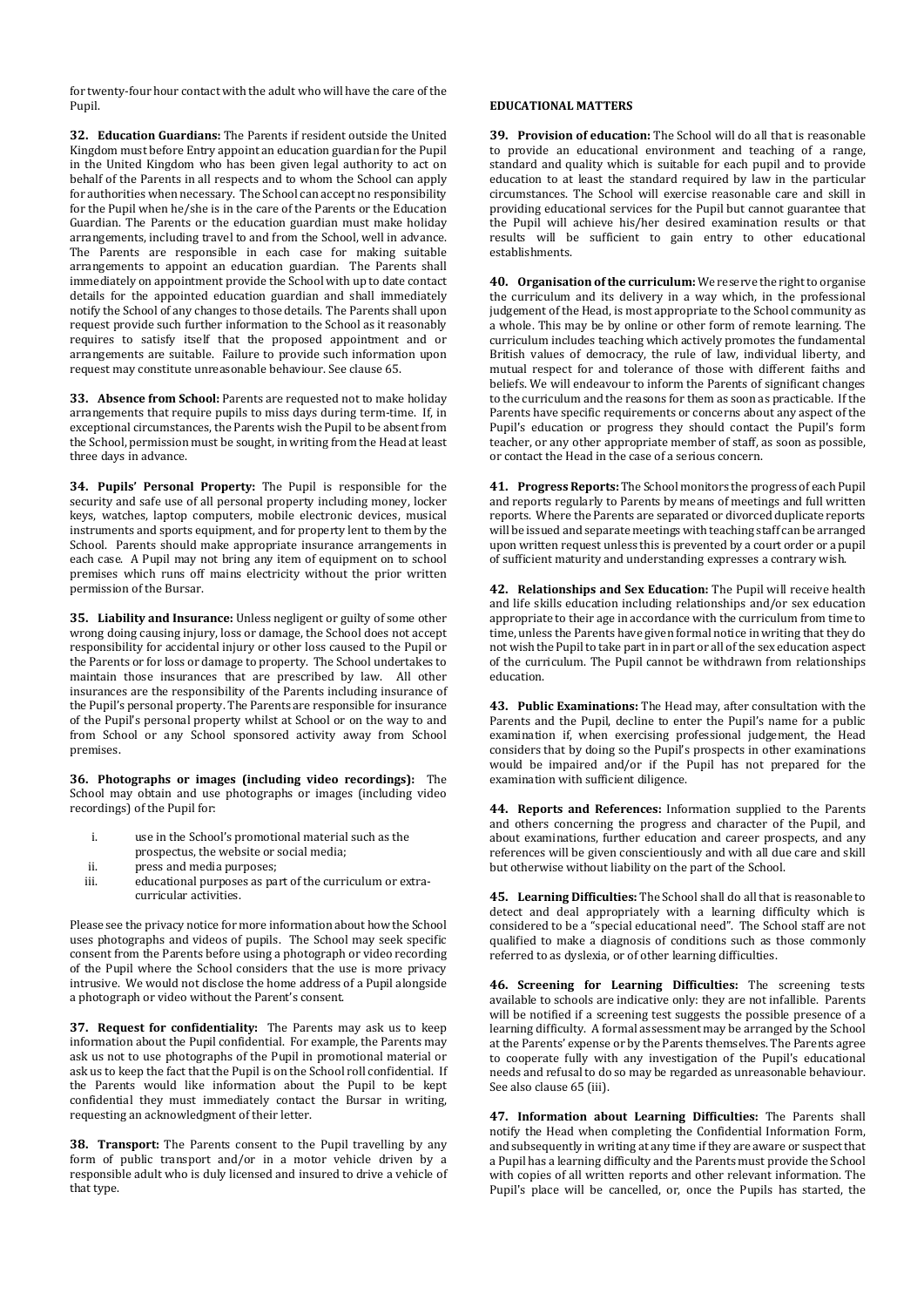Parents will be asked to withdraw the Pupil, without further charge if, in the professional judgement of the Head and after consultation with the Parents and with the Pupil (where appropriate), the School is unable to provide adequately for a Pupil's special educational needs. The School reserves the right to charge for the provision of additional teaching. where it is lawful to do so

**48. Moving up the School**: It is assumed that if the Pupil satisfies the relevant criteria at the time he/she will progress through the School and will ultimately complete Year 6. Under normal circumstances Parents will be consulted before the end of each Spring Term if there is any reason why the Pupil may be unable to satisfy the relevant criteria at the time. Similarly, it is expected that if the Parents intend to apply to another school for the Pupil they will consult with the Head at the earliest opportunity. Unless the Pupil will be leaving at the end of Year 6 the Parents must give a Term's Notice in writing, in accordance with the Provisions about Notice (below) if they do not intend for the Pupil to proceed to the next stage of the School, or a term's Fees in lieu of Notice will be payable.

**49. Intellectual property:** Where the Pupil creates a copyright work, including where the work is created jointly with a member of staff or another pupil, the School may use that work for the purpose of promoting the interests of the School, including exhibiting it, publishing it in the School magazine or putting it or a copy of it on the School's intranet or public website.

**50. Pupil's work:** The Parents consent for themselves and (so far as they are entitled to do so) on behalf of the Pupil, to our retaining such work at the school premises until it is appropriate to release the work to the Pupil. This does not prejudice the Pupil's or the Parents' right to access their personal data under data protection law. We will take reasonable care to preserve the Pupil's work undamaged, but cannot accept liability for loss or damage caused to this or any other property of the Pupil by factors outside the direct control of the Head and staff.

**51. Consent for School Visits:** A variety of school visits will be provided for the Pupil. Parents will be provided with relevant information in advance of school visits. Unless Parents specifically notify the School in writing that they do not wish the Pupil to take part in a specific school visit, by signing the acceptance form or agreeing to be bound by these Terms and Conditions the Parents consent to the Pupil taking part in all school visits. These include:

- i. visits (including overnight or residential stays) which take place during the weekends or school holidays; or
- ii. non- routine off site activities and sporting fixtures which extend beyond the normal start and finish of the school day; or
- iii. adventure activities which may take place at any time; or
- iv. visits that cost less than £50.

The Parents agree that the Pupil shall be subject to School discipline in all respects whilst engaged in a School visit.

**52. The Cost of School Visits:** The School will advise the Parents in advance of any additional costs associated with a school visit, including those visits described in clause 51(i) to 51(iii) above. The cost of such a visit or any visit with a cost in excess of that stated in clause 51(iv) will be payable in advance and may be subject to a separate agreement. All additional costs of special measures necessary to protect the Pupil's safety and welfare, or to respond to breaches of discipline may be added to the bill. The School reserves the right to prevent the Pupil taking part in a school visit while overdue fees remain unpaid or if the Pupil leaves the School before the date of the visit.

# **BEHAVIOUR AND DISCIPLINE**

**53. School Regime:** The Parents accept that the School will be run in accordance with the authorities delegated by the Governors to the Head. The Head is entitled to exercise a wide discretion in relation to the School's Code of Conduct, policies and regime and will exercise those discretions in a reasonable and lawful manner and with procedural fairness when the status of the Pupil is at issue. The Parents accept that the School's policies, procedures and regime may be subject to change

at short notice, if in the opinion of the Head it is deemed appropriate to do so in the circumstances prevailing at the time.

**54. Conduct and Attendance:** We attach importance to courtesy, integrity, good manners, good discipline and respect for the needs of others. The Parents warrant that the Pupil will take a full part in the activities of the School, will attend each school day, will be punctual, will work hard, will be well-behaved and will comply with the School's Code of Conduct.

**55. The School's Code of Conduct** which applies includes the School Values and School Rules (included in the Behaviour and Discipline Policy) which will be published from time to time. The Parents are requested to read the Code of Conduct carefully with the Pupil before they accept the offer of a place.

**56. School Discipline:** The Parents accept the authority of the Head and of other members of staff on the Head's behalf to take all reasonable disciplinary or preventative action necessary to safeguard and promote the welfare of the Pupil and the School community as a whole. The School's policies on behaviour and discipline current at the time and published on the School website apply to all pupils at the School and at all times when the Pupil is in or at school, representing the School or wearing School uniform, travelling to or from School, on Schoolorganised trips or associated with the School at any time. The policies shall also apply at all times and places in circumstances where failing to apply this policy may affect the health, safety or wellbeing of a member of the School community or a member of the public, have repercussions for the orderly running of the School or bring the School into disrepute.

**57. Investigative Action:** An allegation, complaint or rumour of misconduct will be investigated. The Pupil may be questioned and his/her belongings may be searched in appropriate circumstances. All reasonable care will be taken to protect the Pupil's human rights and freedoms. The Parents will be informed as soon as reasonably practicable after it becomes clear that the Pupil may face formal disciplinary action, unless the School is prevented from doing so by the police if they are involved. If considered necessary, the School may make arrangements for legal representation for the Pupil to be funded at the Parents' expense.

**58. Procedural Fairness:** Investigation of an allegation, complaint or rumour which could lead to the Expulsion, Removal or Withdrawal of the Pupil in any of the circumstances explained below shall be carried out in a fair and unbiased manner. All reasonable efforts will be made to notify the Parents or education guardian so that they can attend a meeting with the Head before a decision is taken in such a case. In the absence of the Parents or education guardian, the Pupil will be assisted by an adult (usually a teacher) of his/her choice.

**59. Divulging Information:** Except as required by law, the School and its staff shall not be required to divulge to Parents or others any confidential information or the identities of Pupils or others who have given information which had led to the complaint or which the Head has acquired during an investigation.

**60. Drugs and Alcohol:** The Pupil may be given the opportunity to provide a biological sample under medical supervision if involvement with drugs is suspected, or a sample of breath to test for alcohol consumed in breach of the School's Code of Conduct. A sample or test in these circumstances will not form part of the Pupil's permanent medical record.

**61. Sanctions:** The School's current policies on sanctions are available to the Parents on request before they accept the offer of a place. These policies may undergo reasonable change from time to time but will not authorise any form of unlawful activity. Sanctions may include a requirement to undertake menial, but not degrading, tasks on behalf of the School or external community, detention for a reasonable period, withdrawal of privileges, Suspension, or alternatively Removal or Expulsion.

**62. Definition of Sanctions:** In these Terms and Conditions "Suspension" means that a Pupil has been sent or released home for a limited period either as a disciplinary sanction or the Head requires him/her to remain away from the School in the circumstances described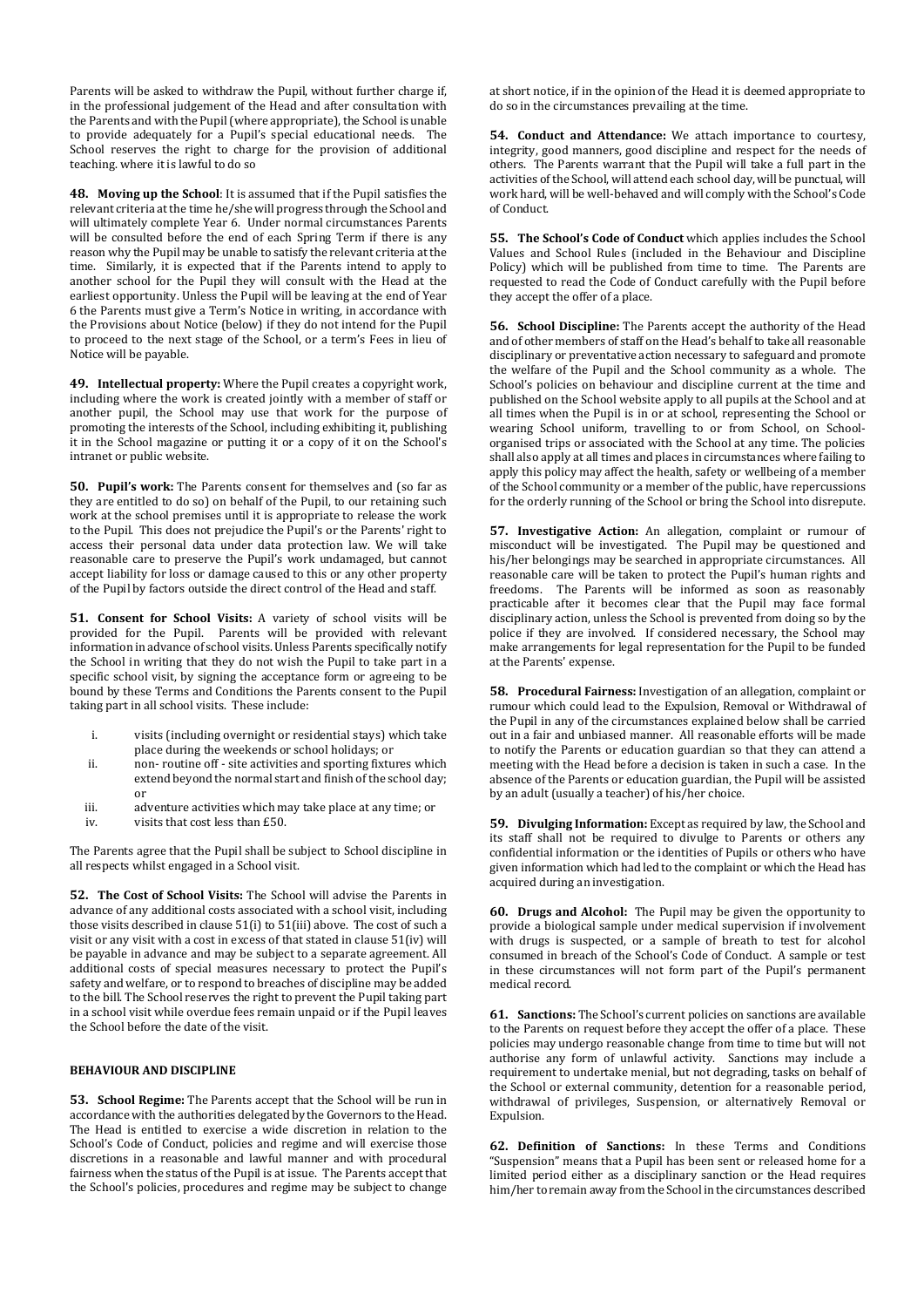in clause [20](#page-1-0) above or pending the outcome of an investigation. "Withdrawal" has the meaning set out in clause [94.](#page-5-1) "Expulsion" and "Removal" mean that the Pupil has been required to leave the School permanently in the circumstances described below. "Released Home" means that the Head has consented to the Pupil being away from School for a specified period.

**63. Expulsion:** The Pupil may be formally expelled from the School if it is proved on the balance of probabilities that the Pupil has committed a very grave breach of school discipline or a serious criminal offence. Expulsion is reserved for the most serious breaches. The Head shall act with procedural fairness in all such cases. The Head's decision to expel shall be subject to a Governors' Review if requested by the Parents. The Parents will be given a copy of the Review procedure current at the time. The Pupil shall be suspended from the School pending the outcome of the Review. See clause [68](#page-4-1) and clause [69](#page-4-2) below.

<span id="page-4-3"></span>**64. Fees following Expulsion:** If the Pupil is expelled, there will be no refund of the Acceptance Deposit or of the Fees for the current or past terms, but the Additional Deposit (if paid) will be refunded without interest less any sums owing to the School. There will be no charge to Fees in lieu of Notice but, save for any contrary provisions in any other agreement made between the Parents and the School, but arrears of Fees and other sums due to the School will be payable.

<span id="page-4-0"></span>**65. Removal in other Circumstances:** Parents may be required, to remove the Pupil permanently from the School, if, after consultation with the Parents and if appropriate the Pupil, the Head is of the opinion that:

- i. the Pupil has committed a breach or breaches of School rules or School Values or discipline for which Removal is the appropriate sanction; or
- ii. by reason of the Pupil's conduct, behaviour or progress, the Pupil is unwilling or unable to benefit sufficiently from the educational opportunities offered by the School and/or the community life offered by the School; or
- iii. one or both of the Parents have behaved unreasonably including but not limited to if they have treated the School or members of its staff or any member of the School community unreasonably; then

in these circumstances, and at the sole discretion of the Head, Withdrawal of the Pupil by the Parents may be permitted as an alternative to Removal being required. The Head shall act with procedural fairness in all such cases, and shall have regard to the interests of the Pupil and Parents as well as those of the School. The Head's decision to require the Removal of the Pupil shall be subject to a Governors' Review if requested by the Parents. The Parents will be given a copy of the Review procedure current at the time. The Pupil shall be suspended from the School pending the outcome of the Review. See clause [68](#page-4-1) and clause [69](#page-4-2) below.

**66. Fees Following Removal:** If the Pupil is removed in the circumstances described above (clause [65\)](#page-4-0) the rules relating to Fees shall be as set out in clause [64](#page-4-3) above save that the Acceptance Deposit and Additional Deposit (if paid) will be refunded without interest less any sums owing to the School.

**67. Leaving Status:** The School reserves the right to record the leaving status of the Pupil on the Pupil's file immediately after expulsion or removal or withdrawal.

<span id="page-4-1"></span>**68. Governor's Review:** The Parents may request a review by Governors (Governor's Review) of a decision to expel or require the removal of the Pupil from the School (but not a decision to suspend the Pupil unless the suspension is for 11 School days or more, or would prevent the Pupil taking a public examination). The Head will advise the Parents of the Governors' Review procedure current at that time when informing the Parents of his/her decision. A Governors' Review will be conducted under fair procedures in accordance with the requirements of natural justice.

<span id="page-4-2"></span>**69. Pupil's status pending Review:** If the Parents request a Governors' Review, the Pupil will be suspended from School until the review procedure has been completed. While suspended, the Pupil shall remain away from School and will have no right to enter School premises during that time without written permission from the Head.

**70. Complaints procedures:** A complaint as described in clause [19](#page-1-1) above but which does not involve an Expulsion or Removal of the Pupil must be made in accordance with the School's published complaints procedure, a copy of which is available on request. Every reasonable complaint shall receive fair and proper consideration and a timely response.

# **MEDICAL MATTERS**

**71. Medical declaration:** Before the Pupil enters the School the Parents will be asked to complete a Medical Information and Consent Form concerning the Pupil's health and must inform the Head in writing if the Pupil develops any known medical condition, health problem or allergy, or will be unable to take part in games or sporting activities, or has been in contact with anyone with an infectious or contagious disease.

**72. Medical care:** The Parents must comply with the Head's reasonable decision to release the Pupil home or to his/her education guardian when he/she is unwell.

**73. Pupil's health:** The Head may at any time require a medical opinion or certificate as to the Pupil's general health where the Head considers it necessary as a matter of professional judgement in the interests of the Pupil and / or the School community. The Pupil if of sufficient age and maturity is entitled to insist on confidentiality which can be overridden in the Pupil's own interests or where necessary for the protection of other members of the School community.

**74. Medical Information:** Throughout the Pupil's time at the School, the Head shall have the right to disclose confidential information about the Pupil if he/she considers that it is in the Pupil's own interests or necessary for the protection of other members of the School community. Such information will be given and received on a confidential, "need-toknow" basis.

**75. Emergency Medical Treatment:** The Parents authorise the Head to consent on behalf of the Parents to the Pupil's receiving emergency medical treatment where certified by an appropriately qualified person to be necessary for the Pupil's welfare and if the Parents cannot be contacted at the time.

**76. Medication:** If the Pupil requires medication for a specific and ongoing condition the Parents should ensure that the Pupil's medication is carried on their person for emergency use.

# **FEES**

**77. Definition: "Fee"** and **"Fees"** may include alone or in any combination any of the: Registration Fee, Acceptance Deposit, Additional Deposit, fees for extra tuition, other extras such as clothing or equipment, photographs or other items ordered by the Parents or Pupil or charges arising in respect of school visits, or damage where the Pupil alone or with others has caused wilful loss or damage to School property or the property of any other person (fair wear and tear excluded) or bank charges arising from default in Fees payment or Late Payment charges if incurred.

**78. Payment of Fees:** The Parents jointly and severally agree to pay the Fees applicable to each Term directly to the School. Except where a separate agreement has been made between the Parents and the School for the deferment of payment of Fees, Fees for each Term are due and payable as cleared funds before the commencement of the School Term to which they relate. If an item on the fees invoice is under query, the balance of that fees invoice must be paid. The School reserves the right to refuse a payment if it is not satisfied as to the identity of the payer or the source of the funds.

**79. Payment of Fees by a Third Party:** An agreement with a third party to pay the Fees or any other sum due to the School does not release the Parents from liability if the third part defaults and does not affect the operation of any other of these Terms and Conditions unless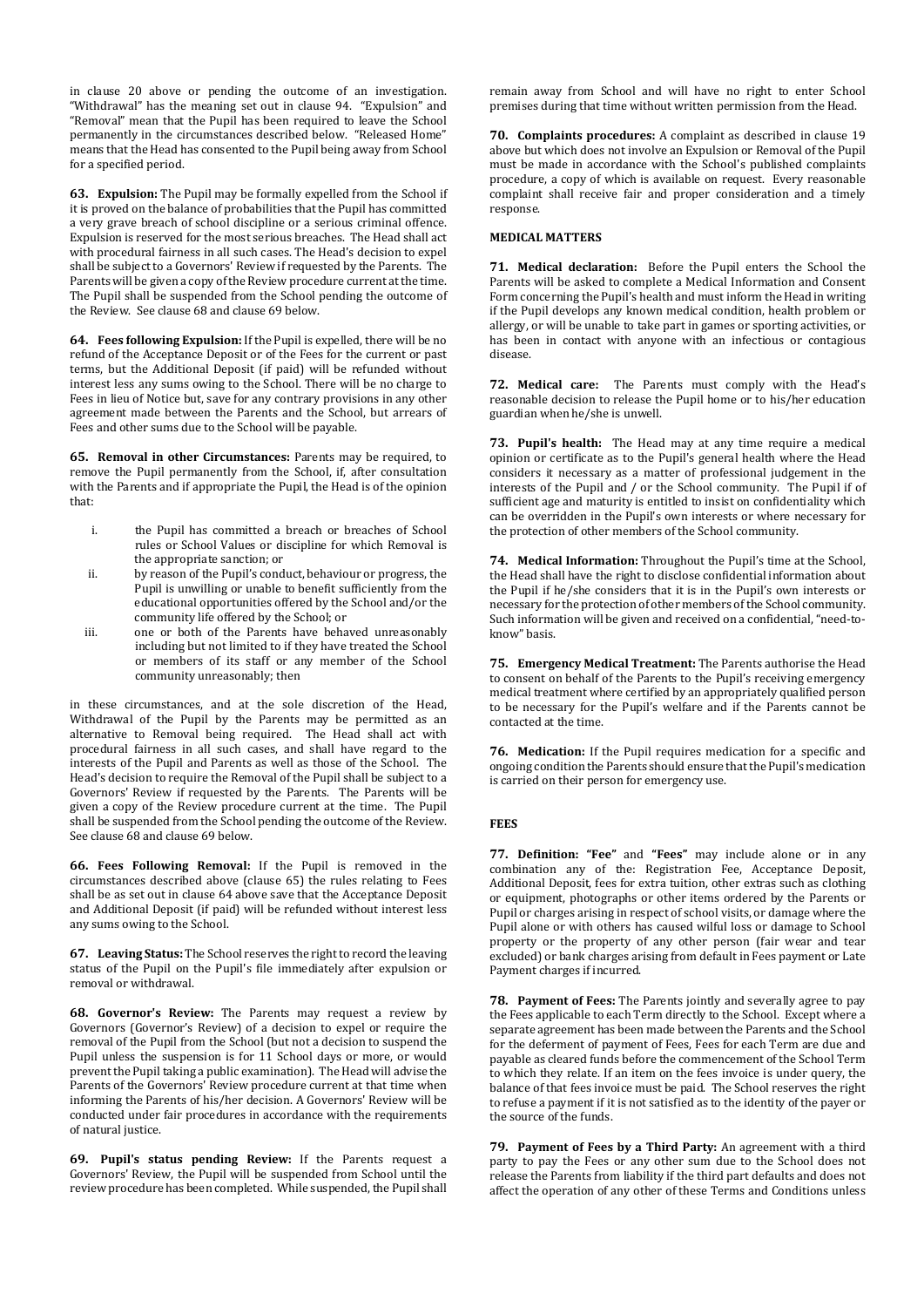an express release has been given in writing signed by the Bursar. The School reserves the right to refuse a payment from a third party.

**80. Indemnity:** If the School is required to pay all or part of any sum received from a third party credit provider on behalf of the Parents, the Parents shall indemnify the School against all losses, expenses (including legal expenses) and interest suffered or incurred by the School.

**81. Refund or Waiver:** Save where there is a legal liability including liability under a court order or under the provisions of this agreement to make a refund or reduction Fees will not be refunded, reduced or waived if:

- i. the Pupil is absent through illness; or<br>ii a Term is shortened or a vacation extra
- a Term is shortened or a vacation extended; or
- iii. the Pupil is released home before or after public examinations or otherwise before the normal end of a Term; or
- iv. the School is temporarily closed due to adverse weather conditions; or
- v. for any reason other than exceptionally and at the sole discretion of the Head in a case of genuine hardship.

See also Clauses 104 to 105 below for information about events beyond the control of the parties.

<span id="page-5-3"></span>**82. Exclusion for Non-Payment**: The School may exclude the Pupil by providing written notice if at any time Fees are overdue for payment or if the Parents fail to provide information reasonably requested by the School about the identity of the payer of any Fees or the source of the funds. If the Pupil is excluded for a period of 28 days, he/she will be deemed withdrawn without Notice and a Term's Fees in lieu of Notice will be payable in accordance with clause[s 91](#page-5-2) to 103 below. Exclusion in these circumstances is not a disciplinary matter and the right to a Governor's Review will not normally arise. The School may also withhold any information, character references or property while Fees remain overdue where it is lawful to do so.

**83. Late Payment:** Save where alternative provisions for the payment of interest are contained in a separate consumer credit agreement made between the Parents and the School, simple interest may be charged on a day-to-day basis on Fees which are unpaid. The rate of interest charged will be at up to 1.5% per month accruing on a daily basis. The Parents shall be liable to pay all costs, fees, disbursements and charges including legal fees and costs reasonably incurred by the School in the recovery of any unpaid Fees regardless of the value of the School's claim.

**84. Part Payment**: Any sum tendered that is less than the sum due and owing may be accepted by the School on account only. Late payment charges may be applied to any unpaid balance of Fees, as set out in clause 83 above.

**85. Appropriation:** Save where the Parents expressly state the contrary, the School shall allocate payments made to the earliest balance on the Fees account. The Parents agree that a payment made in respect of one child may be appropriated by the School to the unpaid account of any other child of those Parents.

**86. Instalment arrangements:** An agreement by the School to accept payment of current and / or past and /or future Fees by instalments is concessionary and will be subject to separate agreement(s) between the Parents and the School. Where there are inconsistencies between these Terms and Conditions and those of any instalment agreement or invoice issued by the School to the Parents (as applicable), the terms and conditions of the instalment agreement or the invoice shall prevail.

**87. Scholarships and Bursaries:** Every scholarship, exhibition, bursary or other award or concession is a discretionary privilege and is subject to high standards of attendance, diligence and behaviour on the Pupil's part and to the Parents treating the School and staff reasonably. The terms on which such awards are offered and accepted will be notified to Parents at the time of offer.

**88. Fee Increases:** Fees are reviewed annually and are subject to increase from time to time. If the Parents receive less than a Term's notice of a Fees increase they may give to the School written notice of withdrawal of the Pupil within 21 days and will not be liable to pay Fees in lieu of notice and the Acceptance Deposit and Additional Deposit, if paid, will be refunded without interest less any sums owing to the School.

**89. Information about Fees:** The Parents acknowledge that the School may make enquiries of the Pupil's previous schools for confirmation that all sums due and owing to such schools have been paid. The Parents also acknowledge that the School may inform any other school or educational establishment to which the Pupil is to be transferred if any Fees of this School are unpaid.

**90. Identity of Fees payer:** From time to time the School may need to obtain satisfactory evidence, such as sight of a passport, of the identity of a person who is paying Fees. The parties will comply with the School's Anti-Money Laundering policy, a copy of which is available from the School on written request.

## **PROVISIONS ABOUT NOTICE**

<span id="page-5-2"></span>**91. Term:** means the period between and including the first and last days of the relevant school term.

<span id="page-5-0"></span>**92. Notice**: means (unless the contrary is stated in these Terms and Conditions) a term's written notice given by:

- i. both Parents; or
- ii. one of the Parents with the prior written consent of the other parent; and
- iii. in either case the prior written consent of any other person with Parental Responsibility where appropriate

before the first day of Term addressed to and received by the Head personally or the Bursar on the Head's behalf. It is expected that the Parents will consult with the Head before giving Notice to withdraw the Pupil. The Parents should contact the School if no acknowledgement of the Notice is received from the School within seven days, during term time, of the date of the Notice. The Parents should contact the School if no acknowledgment of the Notice is received from the School within seven days of the day of the Notice.

**93. Cancel or Cancellation:** means the cancellation of a place at the School which has been accepted by the Parents and which occurs before the Pupil enters the School or where the Pupil does not enter the School. Please see clause [12](#page-0-0) above for details of when Entry to the School occurs.

<span id="page-5-1"></span>**94. Withdraw or Withdrawal:** means the withdrawal of the Pupil from the School by the Parents or the Pupil with or without Notice required under these Terms and Conditions at any time after the Pupil has entered the School. Please see clause [12](#page-0-0) for details of when Entry to the School occurs.

**95. A Term's Written Notice:** means Notice given before the first day of a Term and expiring at the end of that Term. .

**96. Fees in lieu of Notice** means Fees in full at the rate applicable for the next Term following termination by the Parents on less than one full Term's Notice, or the Pupil is excluded for more than 28 days for nonpayment of Fees as set out in clause [82.](#page-5-3) Fees in lieu of Notice is not limited to the parental contribution in the case of a scholarship, exhibition, bursary or other award or concession. The Parents acknowledge that the requirement to pay one Term's Fees in lieu of Notice is necessary to promote financial stability at the School and to enable it to plan its staffing and other resources.

**97. Termination by the Parents:** Except when the Pupil is to leave at the end of Year 6 or claus[e 98](#page-6-1) below applies, if the Parents wish to Withdraw the Pupil or Cancel and terminate this contract at any time they shall do so either by:

- providing at least one Term's Written Notice. If the Parents Cancel by providing at least one Term's Written Notice the School shall retain the Acceptance Deposit; or
- ii. paying one Term's Fees in lieu of Notice.